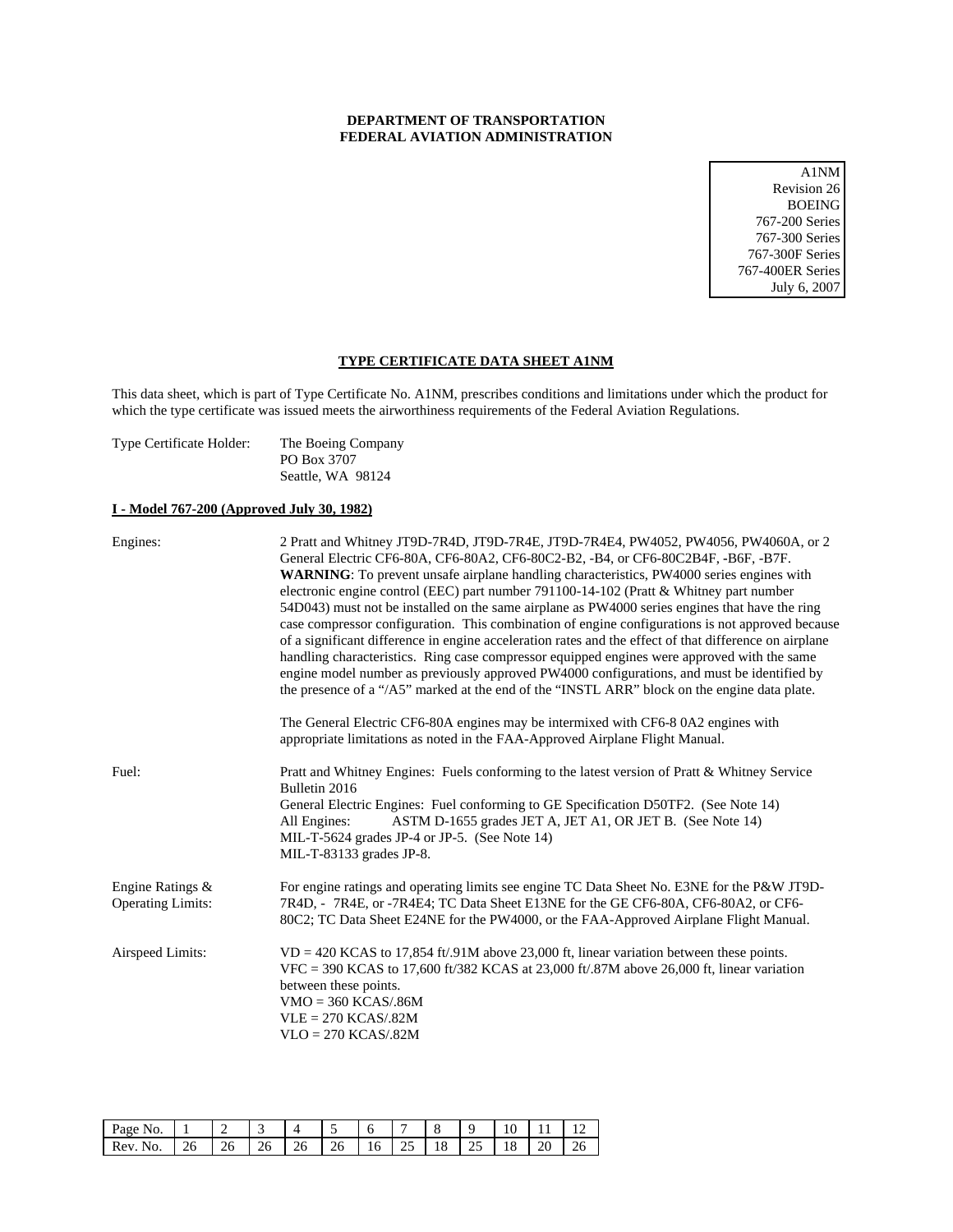## *I. Model 767-200 (cont'd):*

|                  | For other airspeed limits, see the appropriate FAA-Approved Airplane Flight Manual. |
|------------------|-------------------------------------------------------------------------------------|
| CG Range:        | See the appropriate FAA-Approved Flight Manual.                                     |
| Maximum Weights: | See the appropriate FAA-Approved Flight Manual.                                     |
| Model            | <b>Eligibile Serial Numbers</b>                                                     |
| 767-201          | 23897-23902                                                                         |
| 767-204          | 22980, 22981, 23072, 23250, 23807, 24013, 24239, 24457, 24736, 24757, 25058, 25139  |
| 767-205          | 23057, 23058                                                                        |
| 767-209          | 22681, 22682                                                                        |
| 767-212          | 28525                                                                               |
| 767-216          | 23623, 23624, 24973                                                                 |
| 767-219          | 23326-23328, 24150                                                                  |
| 767-222          | 21862-21880                                                                         |
| 767-223          | 22307-22336, 30256                                                                  |
| 767-224          | 30430-30439                                                                         |
| 767-231          | 22564-22573                                                                         |
| 767-232          | 22213-22227                                                                         |
| 767-233          | 22517-22528, 24142-24145, 24323-24325                                               |
| 767-236          | 30312                                                                               |
| 767-238          | 23304-23306, 23309, 23402, 23403, 23896                                             |
| 767-241          | 23801-23806                                                                         |
| 767-246          | 23212-23214                                                                         |
| 767-258          | 22972-22975                                                                         |
| 767-259          | 24618, 24835                                                                        |
| 767-260          | 23106, 23107, 23916                                                                 |
| 767-266          | 23178-23180                                                                         |
| 767-269          | 23280-23282                                                                         |
| 767-275          | 22683, 22684                                                                        |
| 767-277          | 22692-22696                                                                         |
| 767-281          | 22785-22790, 23016-23022, 23140-23147, 23431-23434                                  |
| 767-283          | 24727, 24728                                                                        |
| 767-284          | 24716, 24742, 24762                                                                 |
| 767-23B          | 23973, 23974                                                                        |
| 767-24Q          | 28270                                                                               |
| 767-25D          | 24733, 24734                                                                        |
| 767-25E          | 27192-27195                                                                         |
| 767-27C          | 27385, 27391, 28016, 28017                                                          |
| 767-27E          | 24832, 24854                                                                        |
| 767-27G          | 25537, 27048, 27049                                                                 |
| 767-2B1          | 25421, 26471                                                                        |
| 767-2B7          | 24764, 24765, 24894, 25225, 25257, 26847                                            |
| 767-2AX          | 33685                                                                               |
| 767-2DX          | 32954                                                                               |
| 767-2EY          | 33686-33689                                                                         |
| 767-2FK          | 33844, 33958                                                                        |
| 767-2J6          | 23307, 23308, 23744, 23745, 24007, 24157                                            |
| 767-2N0          | 24713, 24867                                                                        |
| 767-2Q4          | 22921-22923                                                                         |
| 767-2Q8          | 24448                                                                               |
| 767-2S1          | 23494                                                                               |

### **II - Model 767-300 (Approved September 22, 1986)**

Engines: 2 Pratt and Whitney JT9D-7R4D, JT9D-7R4E, JT9D-7R4E4, PW4056, PW4060 or PW4062; or 2 General Electric CF6-80A2, or CF6-80C2-B2, -B4, or -B6, or CF6-80C2-B2F, B4F, B6F, or -B7F; or 2 Rolls Royce RB211-524H-36, or RB211-524H-T-36.

**WARNING**: To prevent unsafe airplane handling characteristics, PW4000 series engines with electronic engine control (EEC) part number 791100-14-102 (Pratt & Whitney part number 54D043) must not be installed on the same airplane as PW4000 series engines that have the ring case compressor configuration. This combination of engine configurations is not approved because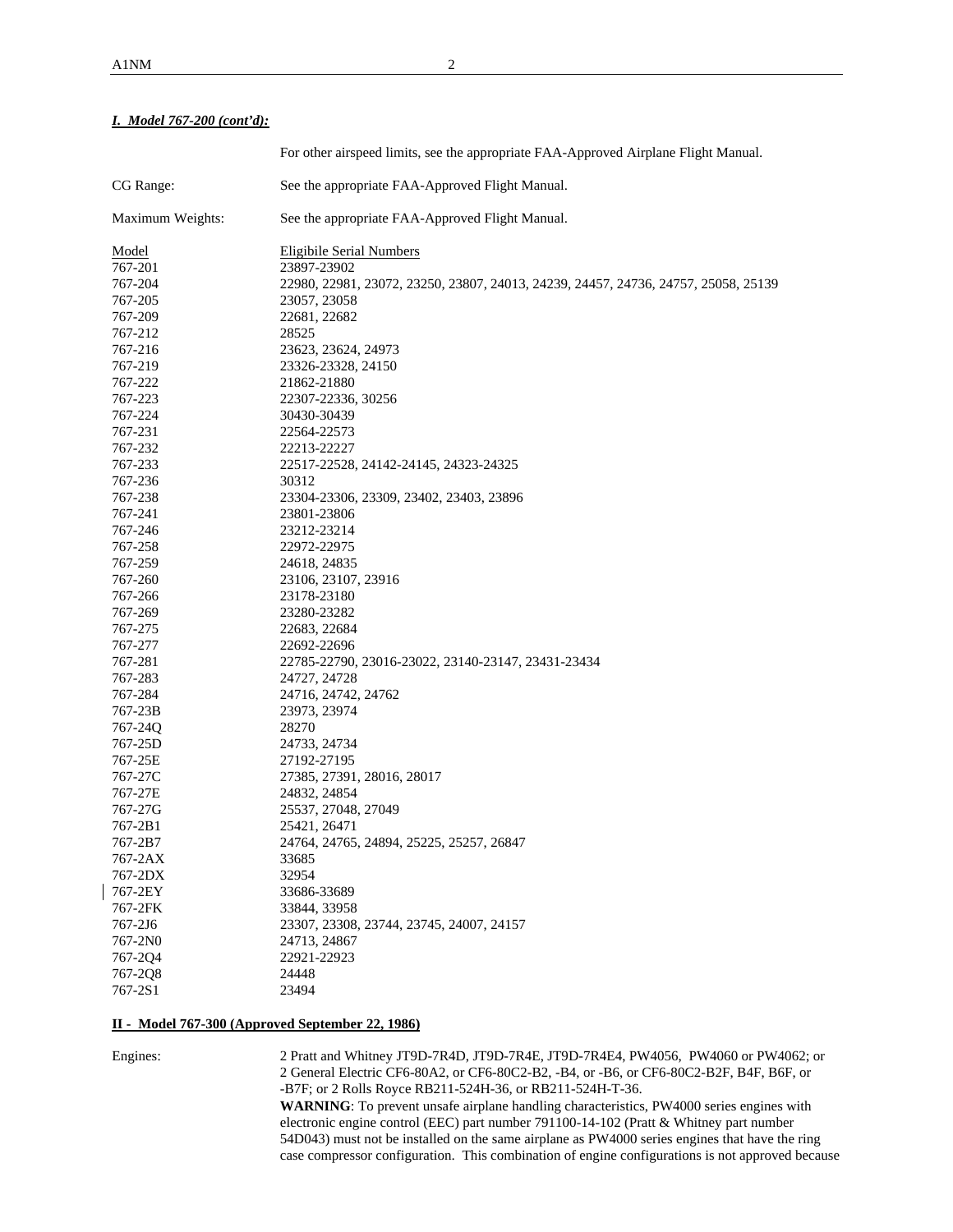$\overline{\phantom{a}}$ 

 $\overline{\phantom{a}}$ 

# *II. Model 767-300 (cont'd):*

|                                              | of a significant difference in engine acceleration rates and the effect of that difference on airplane<br>handling characteristics. Ring case compressor equipped engines were approved with the same<br>engine model number as previously approved PW4000 configurations, and must be identified by<br>the presence of a "/A5" marked at the end of the "INSTL ARR" block on the engine data plate. |
|----------------------------------------------|------------------------------------------------------------------------------------------------------------------------------------------------------------------------------------------------------------------------------------------------------------------------------------------------------------------------------------------------------------------------------------------------------|
| Fuel:                                        | Pratt and Whitney Engines: Fuels conforming to the latest version of P&W Service Bulletin 2016<br>General Electric Engines: Fuel conforming to GE Specification D50TF2. (See Note 14)<br>Rolls Royce Engines: See Rolls Royce "Operating Instructions RB211-524H on the Boeing 767-<br>300. (See Note 15)                                                                                            |
|                                              | All Engines: ASTM D-1655 grades JET A, JET A1, OR JET B. (See Note 14, 15)<br>MIL-T-5624 grades JP-4 or JP-5. (See Note 14, 15)<br>MIL-T-83133 grades JP-8.                                                                                                                                                                                                                                          |
| Engine Ratings &<br><b>Operating Limits:</b> |                                                                                                                                                                                                                                                                                                                                                                                                      |
|                                              | For engine ratings and operating limits see engine TC Data Sheet No. E3NE for the P&W JT9D-<br>7R4D, -7R4E, or -7R4E4; TC Data Sheet E13NE for the GE CF6-80A2, or CF6-80C2; TC Data<br>Sheet E24NE for the PW4000, TC Data Sheet E30NE for the Rolls Royce RB211-524H-36, or<br>RB211-524H-T-36; or the FAA-Approved Airplane Flight Manual.                                                        |
| Airspeed Limits:                             | $VD = 420$ KCAS to 17,854 ft/.91M above 23,000 ft, linear variation between these points.<br>VFC = 390 KCAS to 17,600 ft/382 KCAS at 23,000 ft/.87M above 26,0 ft, linear variation<br>between these points.                                                                                                                                                                                         |
|                                              | $VMO = 360 KCAS/0.86M$                                                                                                                                                                                                                                                                                                                                                                               |
|                                              | $VLE = 270 KCAS/.82M$                                                                                                                                                                                                                                                                                                                                                                                |
|                                              | $VLO = 270 KCAS/0.82M$<br>For other airspeed limits, see the appropriate FAA-Approved Airplane Flight Manual.                                                                                                                                                                                                                                                                                        |
|                                              |                                                                                                                                                                                                                                                                                                                                                                                                      |
| CG Range:                                    | See the appropriate FAA-Approved Flight Manual.                                                                                                                                                                                                                                                                                                                                                      |
| Maximum Weights:                             | See the appropriate FAA-Approved Flight Manual.                                                                                                                                                                                                                                                                                                                                                      |
| Model                                        | <b>Eligible Serial Numbers</b>                                                                                                                                                                                                                                                                                                                                                                       |
| 767-304                                      | 28039-28042, 28208, 28883, 28979, 29137, 29138, 29384                                                                                                                                                                                                                                                                                                                                                |
| 767-306                                      | 26263, 27610-27612, 27614, 27957-27960, 28098, 28884, 30393                                                                                                                                                                                                                                                                                                                                          |
| 767-316                                      | 26327, 26329, 27597, 27613, 27615, 29227-29229, 34626-34629, 35229, 35230                                                                                                                                                                                                                                                                                                                            |
| 767-319                                      | 24875, 24876, 26264, 26912, 26913, 26915, 26971, 28745, 29388, 30586                                                                                                                                                                                                                                                                                                                                 |
| 767-322                                      | 25091-25094, 25280, 25283-25287, 25389-25394, 27112-27115, 27158-27160, 29236-29243,                                                                                                                                                                                                                                                                                                                 |
|                                              | 30024-30029                                                                                                                                                                                                                                                                                                                                                                                          |
| 767-323                                      | 24032-24046, 25193-25202, 25445-25451, 26995, 26996, 27059, 27060, 27184, 27448-27451<br>29429-29432, 29603-29606, 33081-33089                                                                                                                                                                                                                                                                       |
| 767-324                                      | 27392-27394, 27568, 27569                                                                                                                                                                                                                                                                                                                                                                            |
| 767-328                                      | 27135, 27136, 27212, 27427, 27428                                                                                                                                                                                                                                                                                                                                                                    |
| 767-330                                      | 25137, 25208, 25209, 26983-26988, 26991, 26992                                                                                                                                                                                                                                                                                                                                                       |
| 767-332                                      | 23275-23279, 23435-23438, 24075-24080, 24759, 24775, 24800, 24802, 24803, 24852, 24981,                                                                                                                                                                                                                                                                                                              |
|                                              | 24982, 25061, 25122, 25123, 25143-25146, 25306, 25409, 25984-25991, 27110, 27111,                                                                                                                                                                                                                                                                                                                    |
|                                              | 27582-27584, 27961, 27962, 28447-28458, 29689-29698, 30180, 30198, 30199,                                                                                                                                                                                                                                                                                                                            |
|                                              | 30388, 30573-30575, 30594 30597, 32776                                                                                                                                                                                                                                                                                                                                                               |
| 767-333                                      | 25583-25588, 30846, 30850-30852                                                                                                                                                                                                                                                                                                                                                                      |
| 767-336                                      | 24333-24343, 25203, 25204, 25442-25444, 25732, 25733, 25826, 25828, 25829, 25831, 25832,                                                                                                                                                                                                                                                                                                             |
| 767-338                                      | 25834, 27140, 29230-29232<br>24146, 24316, 24317, 24407, 24531, 24853, 24929, 24930, 25246, 25274, 25316, 25363,                                                                                                                                                                                                                                                                                     |
|                                              | 25575-25577, 28153, 28154, 28724, 28725, 29117, 29118, 30186                                                                                                                                                                                                                                                                                                                                         |
| 767-341                                      | 24752, 24753, 24843, 24844, 30341, 30342                                                                                                                                                                                                                                                                                                                                                             |
| 767-343                                      | 30008, 30009                                                                                                                                                                                                                                                                                                                                                                                         |
| 767-346                                      | 23215-23217, 23645, 23961-23966, 24498, 24782, 24783, 27311-27313, 27658, 27659, 28553,                                                                                                                                                                                                                                                                                                              |
|                                              | 28837, 28838, 29863, 32886-32888, 33493-33497, 33845-33851, 35813                                                                                                                                                                                                                                                                                                                                    |
| 767-352<br>767-360                           | 26261, 26262<br>33767-33769                                                                                                                                                                                                                                                                                                                                                                          |
| 767-366                                      | 24541, 24542                                                                                                                                                                                                                                                                                                                                                                                         |
| 767-375                                      | 24082-24087, 24306, 24307, 24574, 24575, 25120, 25121, 25864, 25865, 30108, 30112                                                                                                                                                                                                                                                                                                                    |
|                                              |                                                                                                                                                                                                                                                                                                                                                                                                      |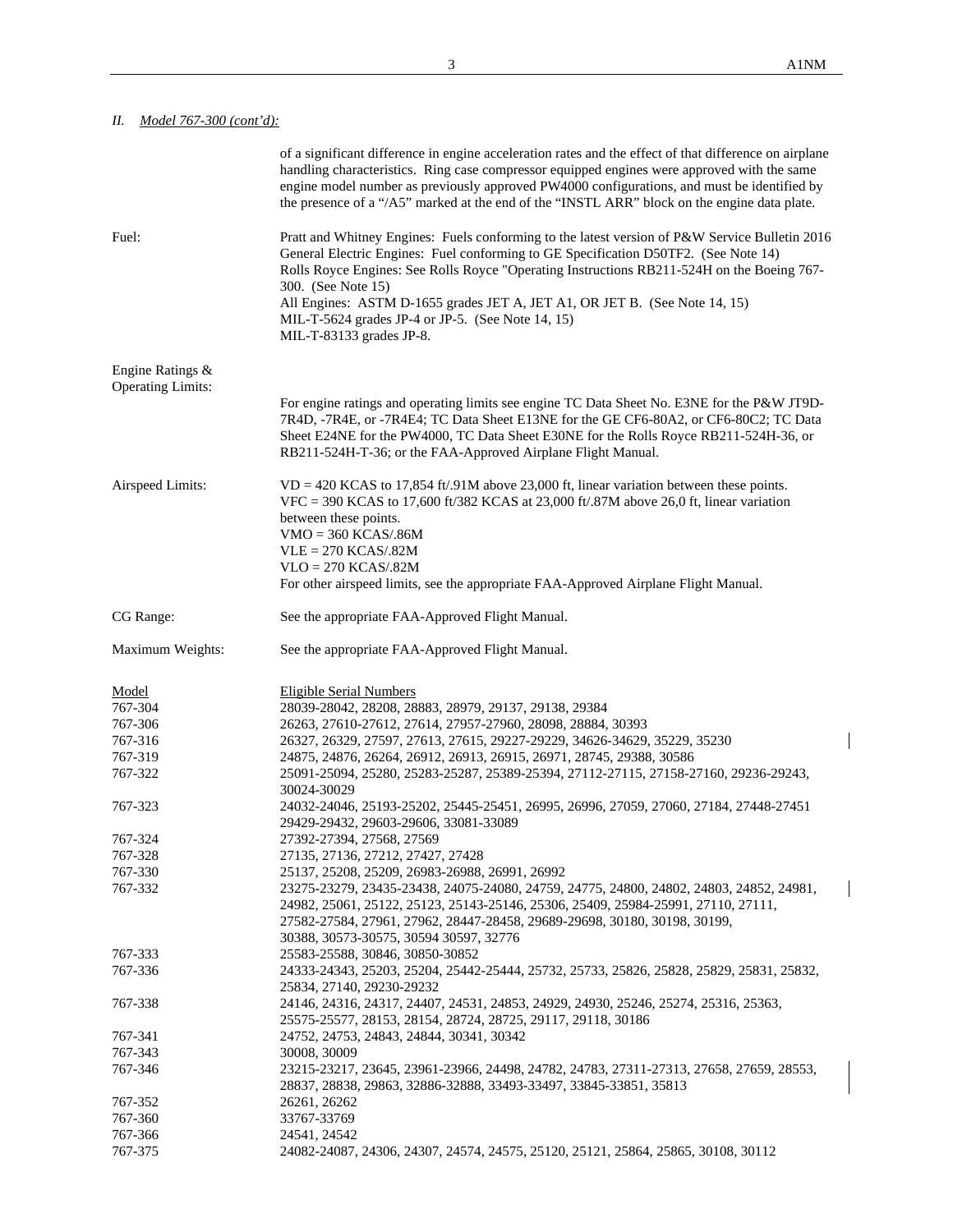# *II. Model 767-300 (cont'd):*

| 767-381                  |                                                              | 23756-23759, 24002-24006, 24350, 24351, 24400, 24415-24417, 24632, 24755, 24756, 24880,                                                                  |
|--------------------------|--------------------------------------------------------------|----------------------------------------------------------------------------------------------------------------------------------------------------------|
|                          |                                                              | 25055, 25136, 25293, 25616-25619, 25654-25662, 27050, 27339, 27444, 27445, 27942, 27943,                                                                 |
|                          |                                                              | 27944, 32972-32980, 33506-33510, 35709, 35876, 35877                                                                                                     |
| 767-383                  |                                                              | 24318, 24357, 24358, 24475-24477, 24729, 24846-24849, 25088, 25365, 26544                                                                                |
| 767-31A                  | 24428, 24429, 25273, 25312, 26469, 26470, 27619              |                                                                                                                                                          |
| 767-31B                  | 25170, 26259, 26265                                          |                                                                                                                                                          |
| 767-31K                  | 27205, 27206, 28865                                          |                                                                                                                                                          |
| 767-32K<br>767-33A       | 33968                                                        |                                                                                                                                                          |
|                          |                                                              | 25346, 25403, 25530-25536, 27189, 27310, 27376, 27377, 27468, 27476, 27477, 27908, 27909,<br>27918, 28043, 28138-28141, 28147, 28159, 28495, 33421-33425 |
| 767-33P                  | 28370, 28392, 33078                                          |                                                                                                                                                          |
| 767-34P                  | 33047-33049                                                  |                                                                                                                                                          |
| 767-35D                  | 24865, 27902, 28656                                          |                                                                                                                                                          |
| 767-35E                  | 26063, 26064                                                 |                                                                                                                                                          |
| 767-35H                  | 26387-26389                                                  |                                                                                                                                                          |
| 767-36D                  | 27309, 27684, 27685, 27941, 35155, 35156                     |                                                                                                                                                          |
| 767-36N                  |                                                              | 29898, 30107, 30109-30111, 30115, 30841, 30843, 30847, 30853, 30854                                                                                      |
| 767-37D                  | 26328                                                        |                                                                                                                                                          |
| 767-37E                  | 25077                                                        |                                                                                                                                                          |
| 767-38A                  | 29617, 29618                                                 |                                                                                                                                                          |
| 767-38E                  |                                                              | 24797, 24798, 25132, 25347, 25404, 25757-25760, 25762, 25763, 29129, 30840                                                                               |
| 767-39H                  | 26256, 26257                                                 |                                                                                                                                                          |
| 767-3BG                  | 30564-30566                                                  |                                                                                                                                                          |
| 767-3D6                  | 24766-24768                                                  |                                                                                                                                                          |
| 767-3G5                  | 24257-24259, 28111, 29435                                    |                                                                                                                                                          |
| 767-3J6                  | 25875-25878                                                  |                                                                                                                                                          |
| 767-3P6                  |                                                              | 23764, 24349, 24484, 24485, 24495, 24496, 24983-24985, 25241, 25269, 25354, 26233-26238,                                                                 |
| 767-3Q8                  | 27254, 27255                                                 | 24745, 24746, 27600, 27616-27618, 27686, 27993, 28132, 28206, 28207, 29390, 29383, 29386,                                                                |
|                          | 29387, 30048, 30301                                          |                                                                                                                                                          |
| 767-3S1                  | 25221, 26608                                                 |                                                                                                                                                          |
| 767-3T7                  | 25076, 25117                                                 |                                                                                                                                                          |
| 767-3W0                  | 28148, 28149, 28264                                          |                                                                                                                                                          |
| 767-3X2                  | 26260                                                        |                                                                                                                                                          |
| 767-3Y0                  |                                                              | 24947, 24948, 24952, 24953, 24999, 25000, 25411, 26200, 26204-26208                                                                                      |
| 767-3Z9                  | 23765, 24628, 26417, 27095, 29867, 30331, 30383              |                                                                                                                                                          |
| 767-3BG                  | 30563                                                        |                                                                                                                                                          |
| 767-3CB                  | 33466-33469                                                  |                                                                                                                                                          |
|                          | III - Model 767-300F (Freighter) (Approved October 12, 1995) |                                                                                                                                                          |
| Engines:                 | 2 General Electric CF6-80C2B6F or B7F                        |                                                                                                                                                          |
|                          |                                                              |                                                                                                                                                          |
| Fuel:                    | General Electric Engines:                                    | Fuel conforming to GE Specification D50TF2                                                                                                               |
|                          | All Engines:                                                 | ASTM D-1655 grades JET A, JET A1, or JET B                                                                                                               |
|                          |                                                              | MIL-T-5624 grades JP-4 or JP-5                                                                                                                           |
|                          |                                                              | MIL-T-83133 grades JP-8                                                                                                                                  |
|                          |                                                              |                                                                                                                                                          |
| Engine Ratings &         |                                                              |                                                                                                                                                          |
| <b>Operating Limits:</b> |                                                              | For engine ratings and operating limits see engine TC Data Sheet E13NE for the GE CF6-80C2.                                                              |
| Airspeed Limits:         |                                                              | $VD = 420$ KCAS to 17,854 ft/.91M above 23,000 ft, linear variation between these points                                                                 |
|                          |                                                              | VFC = 390 KCAS to 17,600 ft/.382 KCAS at 23,000 ft/.87M above 26,0 ft, linear variation                                                                  |
|                          | between these points                                         |                                                                                                                                                          |
|                          | $VMO = 360 KCAS/0.86M$                                       |                                                                                                                                                          |
|                          | $VLE = 270 KCAS/0.82M$                                       |                                                                                                                                                          |
|                          | $VLO = 270 KCAS/.82M$                                        |                                                                                                                                                          |
|                          |                                                              | For other airspeed limits, see the appropriate FAA-Approved Airplane Flight Manual.                                                                      |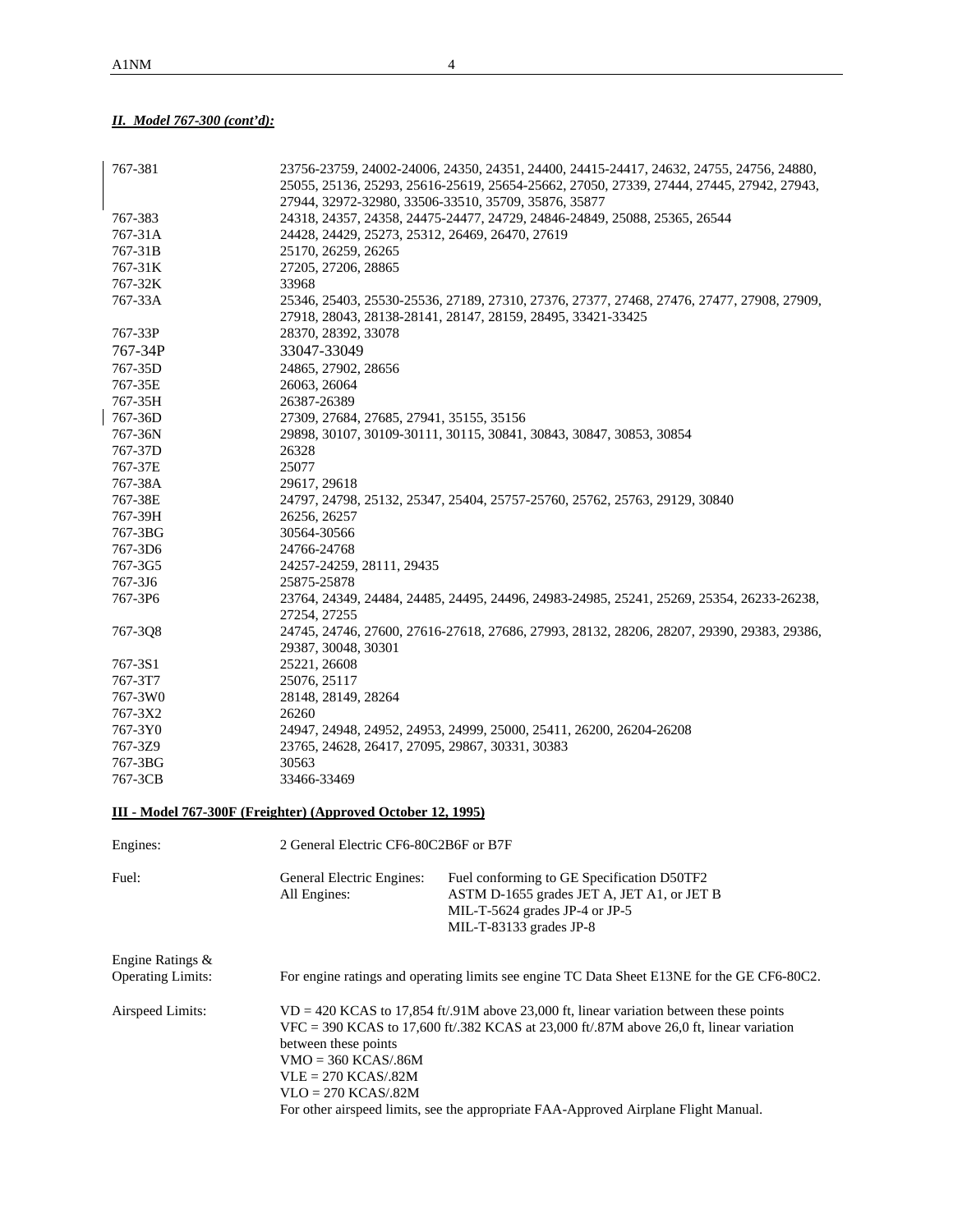$\overline{\phantom{a}}$ 

## *III - Model 767-300F (Freighter) cont'd:*

| CG Range:         | See the appropriate FAA-Approved Airplane Flight Manual.          |
|-------------------|-------------------------------------------------------------------|
| Maximum Weights:  | See the appropriate FAA-Approved Airplane Flight Manual.          |
| Model<br>767-34AF | Eligible Serial Numbers<br>27239-27243, 27740-27764, 32843, 32844 |
| 767-38EF          | 25756, 25761, 29129                                               |
| 767-316F          | 29881, 30780, 30842, 32572, 32573, 34245, 34246                   |
| 767-346F          | 35816                                                             |
| 767-381F          | 33404                                                             |

# **IV– Model 767-400ER (Approved July 20, 2000)**

Maximum Operating

Altitude: 43,100 feet

| Engines:                                                              |                            | 2 General Electric CF6-80C2B8F                                                                                                                                                                                                                                                                                                                                                                                                                                                                                                                      |                                                                                                                                                       |  |  |  |
|-----------------------------------------------------------------------|----------------------------|-----------------------------------------------------------------------------------------------------------------------------------------------------------------------------------------------------------------------------------------------------------------------------------------------------------------------------------------------------------------------------------------------------------------------------------------------------------------------------------------------------------------------------------------------------|-------------------------------------------------------------------------------------------------------------------------------------------------------|--|--|--|
| Fuel:                                                                 |                            | General Electric Engines:                                                                                                                                                                                                                                                                                                                                                                                                                                                                                                                           | Fuel conforming to GE Specification D50TF2<br>ASTM-D-1655 grades JET A, JET A1, or JET B<br>MIL-T-5624 grades JP-4 or JP-5<br>MIL-T-83133 grades JP-8 |  |  |  |
| Engine Ratings &                                                      |                            |                                                                                                                                                                                                                                                                                                                                                                                                                                                                                                                                                     |                                                                                                                                                       |  |  |  |
| <b>Operating Limits:</b>                                              |                            |                                                                                                                                                                                                                                                                                                                                                                                                                                                                                                                                                     | For engine ratings and operating limits see engine TC Data Sheet E13NE for the GE CF6-80C2.                                                           |  |  |  |
| Airspeed Limits:                                                      |                            | $VD = 420$ KCAS to 17,854 ft/. 91M above 23,000 ft., linear variation between these points<br>$VFC = 390$ KCAS to 17,600 ft/. 382 KCAS at 23,000 ft/. 87M above 26,0 ft, linear variation<br>between these points<br>$VMO = 360$ KCAS/. 86M<br>$VLE = 270$ KCAS/. 82M<br>$VLO = 270 KCAS/. 82M$<br>For other airspeed limits, see the appropriate FAA-Approved Airplane Flight Manual.                                                                                                                                                              |                                                                                                                                                       |  |  |  |
| CG Range:<br>See the appropriate FAA-Approved Airplane Flight Manual. |                            |                                                                                                                                                                                                                                                                                                                                                                                                                                                                                                                                                     |                                                                                                                                                       |  |  |  |
| Maximum Weights:                                                      |                            |                                                                                                                                                                                                                                                                                                                                                                                                                                                                                                                                                     | See the appropriate FAA-Approved Airplane Flight Manual.                                                                                              |  |  |  |
| Model<br>767-424ER<br>767-432ER                                       | 29446-29461<br>29699-29719 | Eligible Serial Numbers                                                                                                                                                                                                                                                                                                                                                                                                                                                                                                                             |                                                                                                                                                       |  |  |  |
| Minimum Crew:                                                         |                            | Two $(2)$ ; pilot and copilot                                                                                                                                                                                                                                                                                                                                                                                                                                                                                                                       |                                                                                                                                                       |  |  |  |
| <b>Maximum Passengers:</b><br>DATA PERTINENT TO ALL MODELS            |                            | 255 (767-200) with 2 pairs of Type A plus 1 pair of Type III exits.<br>290 (767-200/300) with 2 pairs of Type A plus 2 pairs of Type III exits.<br>290 (767-300) with 3 pairs of Type A plus 1 pair of Type III exits.<br>(See Note 6 for Type III Exit requirements.)<br>351 (767-300) with 3 pairs of Type A plus 1 pair of Type I exits.<br>0 passengers (767-300F) 2 crew, 4 persons with one floor level exit equipped with inertia reels<br>and right hand flight crew exit operable from outside. (Exemption No. 5993A)<br>375 for 767-400ER |                                                                                                                                                       |  |  |  |
| Maximum Baggage/Cargo:                                                |                            | See appropriate Weight and Balance Manual.                                                                                                                                                                                                                                                                                                                                                                                                                                                                                                          |                                                                                                                                                       |  |  |  |
| Fuel and Oil Capacities:                                              |                            | See appropriate Weight and Balance Manual.                                                                                                                                                                                                                                                                                                                                                                                                                                                                                                          |                                                                                                                                                       |  |  |  |
|                                                                       |                            |                                                                                                                                                                                                                                                                                                                                                                                                                                                                                                                                                     |                                                                                                                                                       |  |  |  |
| Minimum Required Fuel:                                                |                            | See appropriate FAA-Approved Flight Manual.                                                                                                                                                                                                                                                                                                                                                                                                                                                                                                         |                                                                                                                                                       |  |  |  |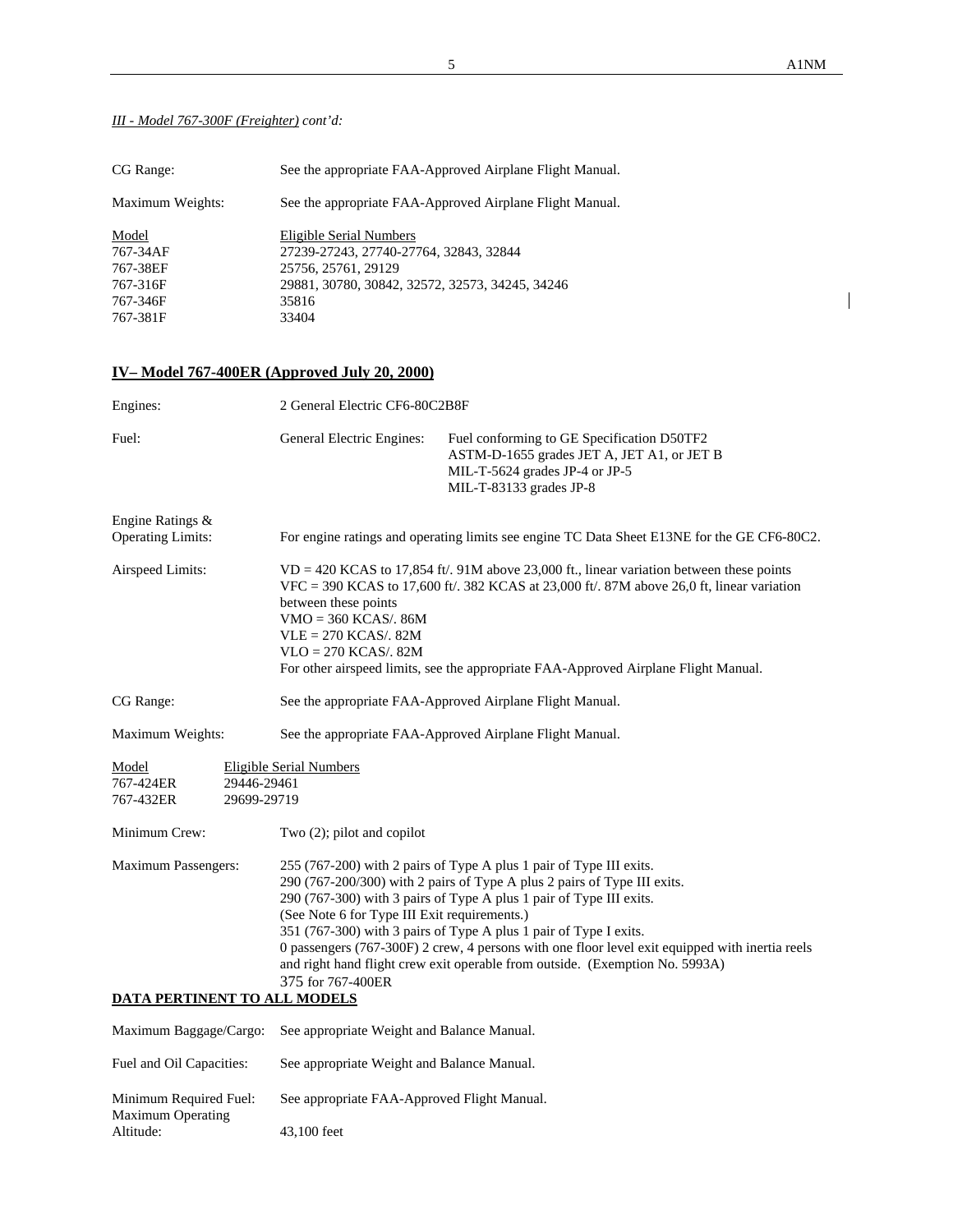| Leveling Means:               | Two inclinometers, plumb bob support and target (scale), left main gear well.                                                                                                                                                                                                                                                                                                                                                                                                                                                                                                                                                                                                                                                                                                                                                                                                                                                                                                                                                                                                                                                                                                                                                                                                                                                                                                                                                                                                                                                                                                                                                                                                                                                                                                                                                                                                                                                                                                                                                                                                                                                                                                                                                                                                                                                                                                                                                                                                                                                                                                                                                                                                                                                                                                                                                                                                                                                                                        |
|-------------------------------|----------------------------------------------------------------------------------------------------------------------------------------------------------------------------------------------------------------------------------------------------------------------------------------------------------------------------------------------------------------------------------------------------------------------------------------------------------------------------------------------------------------------------------------------------------------------------------------------------------------------------------------------------------------------------------------------------------------------------------------------------------------------------------------------------------------------------------------------------------------------------------------------------------------------------------------------------------------------------------------------------------------------------------------------------------------------------------------------------------------------------------------------------------------------------------------------------------------------------------------------------------------------------------------------------------------------------------------------------------------------------------------------------------------------------------------------------------------------------------------------------------------------------------------------------------------------------------------------------------------------------------------------------------------------------------------------------------------------------------------------------------------------------------------------------------------------------------------------------------------------------------------------------------------------------------------------------------------------------------------------------------------------------------------------------------------------------------------------------------------------------------------------------------------------------------------------------------------------------------------------------------------------------------------------------------------------------------------------------------------------------------------------------------------------------------------------------------------------------------------------------------------------------------------------------------------------------------------------------------------------------------------------------------------------------------------------------------------------------------------------------------------------------------------------------------------------------------------------------------------------------------------------------------------------------------------------------------------------|
| Datum:                        | Sta 0.0, located 92.5 in forward of airplane nose (B.S. 92.5).                                                                                                                                                                                                                                                                                                                                                                                                                                                                                                                                                                                                                                                                                                                                                                                                                                                                                                                                                                                                                                                                                                                                                                                                                                                                                                                                                                                                                                                                                                                                                                                                                                                                                                                                                                                                                                                                                                                                                                                                                                                                                                                                                                                                                                                                                                                                                                                                                                                                                                                                                                                                                                                                                                                                                                                                                                                                                                       |
| MAC:                          | 237.5 inches                                                                                                                                                                                                                                                                                                                                                                                                                                                                                                                                                                                                                                                                                                                                                                                                                                                                                                                                                                                                                                                                                                                                                                                                                                                                                                                                                                                                                                                                                                                                                                                                                                                                                                                                                                                                                                                                                                                                                                                                                                                                                                                                                                                                                                                                                                                                                                                                                                                                                                                                                                                                                                                                                                                                                                                                                                                                                                                                                         |
| Control Surface<br>Movements: | Control surfaces must be rigged in accordance with Boeing Drawings 251T1001, 251T2001,<br>251T3001, 251T4001, 254T7001, 257T4001, 256T1001, 256T2001, 256T3001.                                                                                                                                                                                                                                                                                                                                                                                                                                                                                                                                                                                                                                                                                                                                                                                                                                                                                                                                                                                                                                                                                                                                                                                                                                                                                                                                                                                                                                                                                                                                                                                                                                                                                                                                                                                                                                                                                                                                                                                                                                                                                                                                                                                                                                                                                                                                                                                                                                                                                                                                                                                                                                                                                                                                                                                                      |
| Certification<br>Basis:       | 767-200/-300<br>Part 25 of the Federal Aviation Regulations as amended by Amendments 25-1 through 25-37,<br>except where superseded by the following sections of Part 25 as amended by Amendments 25-1<br>through:<br>25.38 (Sections 25.101, 25.161, 25.397, 25.603, 25.675, 25.685, 25.775, 25.787, 25.815, 25.841,<br>25.941, 25.951, 25.979(a), (b), (c), 25.999, 25.1027, 25.1041, 25.1093(b), 25.1125, 25.1143(a), (b),<br>(c), (d), 25.1167, 25.1303, 25.1305, 25.1322, 25.1355, 25.1385, 25.1403, 25.1439, 25.1515,<br>25.1533, 25.1557).<br>25-39 (Section 25.807).<br>25-40 (Sections 25.901(a), (b)(1)(ii), (b)(2), (b)(3), (b)(4), (c), 25.903, 25.933, 25.939, 25.943,<br>25.945, 25.952, 25.959, 25.963, 25.965, 25.973, 25.995, 25.1091(a), (b), (c), (d), 25.1093(a), (c),<br>25.1121, 25.1123, 25.1141, 25.1145, 25.1197, 25.1199, 25.1207, 25.1337, 25.1549).<br>25-41 (Sections 25.831, 25.1309, 25.1321, 25.1325, 25.1331, 25.1333, 25.1335, 25.1351, 25.1401,<br>25.1421, 25.1435, 25.1447, 25.1450, 25.1457, 25.1459, 25.1461).<br>25.42 (Sections 25.21, 25.29, 25.107, 25.111, 25.143, 25.147, 25.149, 25.177, 25.181, 25.201,<br>25.207, 25.233, 25.237, 25.255, 25.703, 25.729, 25.1043, 25.1353, 25.1501, 25.1521, 25.1581,<br>25.1583, 25.1585, 25.1587).<br>25-43 (Section 25.1326).<br>25-44 (Section 25.1413).<br>25-45 (Sections 25.571, and 25.573).<br>25-46 (Sections 25.345, 25.351(a), 25.629, 25.697, 25.803, 25.901(d), 25.1103(a), (b)(2), (d), (e),<br>$(f)$ , 25.1142, and 25.1522).<br>25-49 (Section 25.733).<br>25-54 (Section 25.365 (e)(1), (2)).<br>Part 36 of the Federal Aviation Regulations:<br>Amendment 36-1 through 36-12.<br>Special Federal Aviation Regulation 27.<br>Exemption from Part 25:<br>Exemption No. 4725 - Exemption from 25.785(h) -Allows one seat for a required flight attendant<br>to be located near the overwing Type III exits.<br>Equivalent Safety Findings (ESF's) exist with respect to the following sections of Part 25:<br>25.1093(b)(1) - Induction System Deicing and Anti-icing Protection<br>$25.1103(d)$ -<br>Induction System Ducts and Air Duct Systems<br>Induction System Ducts and Air Duct Systems RB211-524H Installation only.<br>$25.1103(e) -$<br>$25.1181(a)(6)$ - Designated Fire Zones; Regions Included<br>Fire Detector System for Compartment Surrounding the Turbine and Jetpipe<br>25.1203 -<br>(Zone 4A/4B) RB211-524H Installation only.<br>$25.1305(a)(4)$ , (a)(6), (c)(1) and (c)(3) - Powerplant Instruments<br>25.1387(b)<br>and $(c)$ -<br>Position Light System Dihedral Angles<br>Minimum Intensities in Any Vertical Plane of Forward and Rear Position<br>25.1393 -<br>Lights<br>$25.1395 -$<br>Maximum Intensities in Overlapping Beams of Forward and Rear Position<br>Lights<br>25.1415(d) - Emergency Locator Transmitter (ELT)<br>25.1549(b) - Powerplant and Auxiliary Power Unit Instruments<br>25.365(e)(2) - Pressurized Cabin Loads |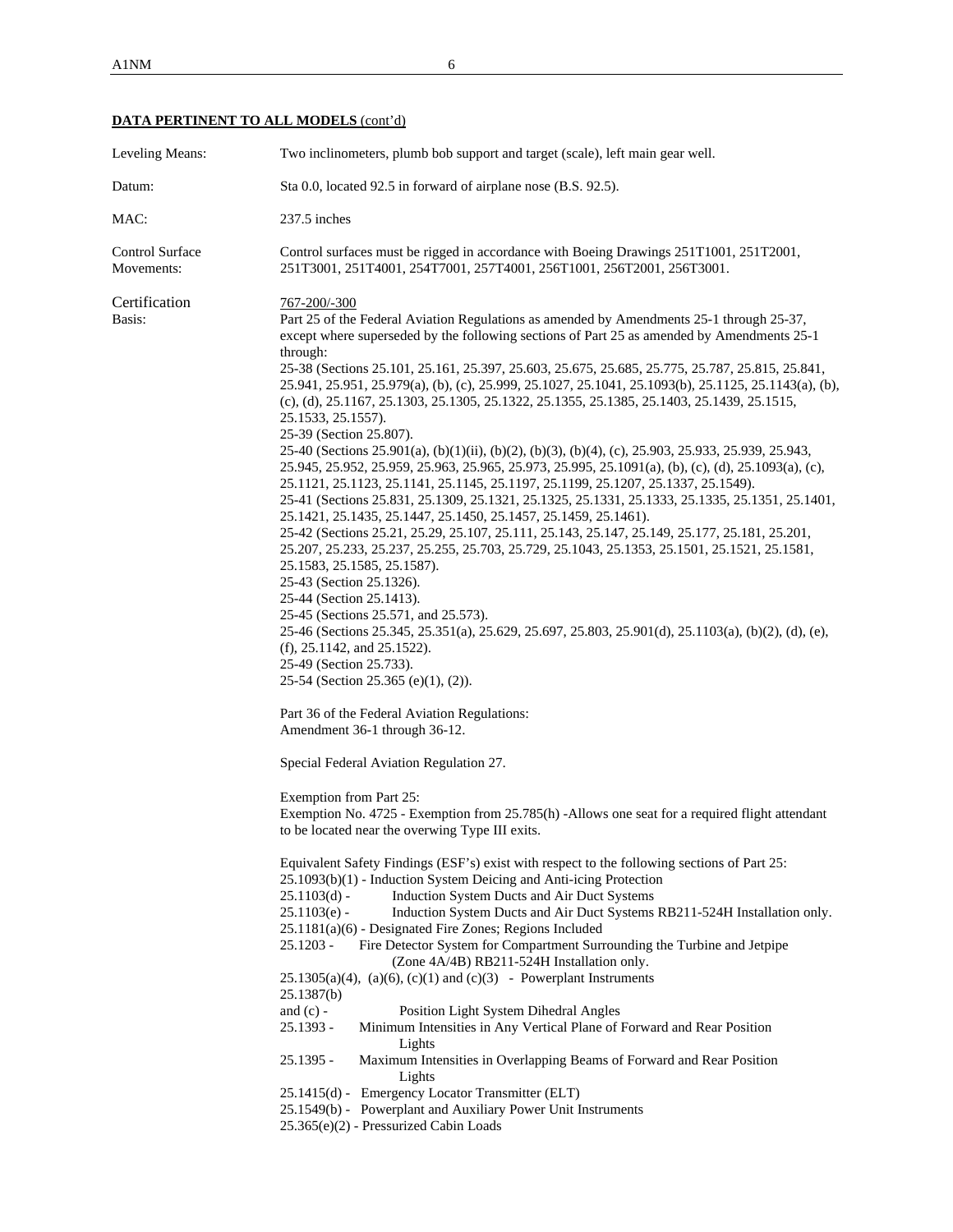|                                   | $25.803(c)(8)$ - Test Subjects for Emergency Evacuation Demonstration |                                                                                                   |
|-----------------------------------|-----------------------------------------------------------------------|---------------------------------------------------------------------------------------------------|
| 25.807(a)(7)(iv)<br>and $(c)$ -   | Passenger Emergency Exits                                             |                                                                                                   |
| 25.803, 807(c)                    |                                                                       |                                                                                                   |
| and $813(c)$ -                    | Type III Exit Access                                                  |                                                                                                   |
| 25.807, 809<br>and 813 -          | <b>Emergency Exit Arrangement</b>                                     |                                                                                                   |
| 25.807(a)(3)                      |                                                                       |                                                                                                   |
| and $813(c)$ -                    | <b>Emergency Exit Access</b>                                          |                                                                                                   |
| $25.811(f)(2)$ -<br>25.791        | <b>Exterior Exit Markings</b>                                         |                                                                                                   |
| and $853(c)$ -                    | "No Smoking" limitation in passenger compartment                      |                                                                                                   |
| $25.811(f)$ -                     | Door Sill Reflectance                                                 |                                                                                                   |
| following regulations:            |                                                                       | Equivalent Safety Findings which apply only to the Model 767-200 series exist with respect to the |
| FAR 25.807                        |                                                                       |                                                                                                   |
| and 811 -                         | Type A Exit Passageway Dimensions                                     |                                                                                                   |
| FAR 25.807                        |                                                                       |                                                                                                   |
| and 813 -                         | Cross-Aisle Between Type III Exits                                    |                                                                                                   |
|                                   |                                                                       | Equivalent Safety Findings which apply only to the Model 767-300 series exist with respect to the |
| following regulations:            |                                                                       |                                                                                                   |
|                                   | FAR 25.107(d), $(e)(1)(iv)$ , $(e)(4)$ - Minimum unstick speed        |                                                                                                   |
| FAR 25.853(d), Amendment 23-32    |                                                                       | Folding Waste Trolley                                                                             |
|                                   | gross weight 767-200 airplanes                                        | FAR 25 (Several) Use of 1-g stall speed (non-structural Sections) 767-300 and some increased      |
| FAR 25 807, 809,                  |                                                                       |                                                                                                   |
| and 813 -                         |                                                                       | Emergency Exit Arrangement and Cross-Aisle Proximity                                              |
| 300:                              |                                                                       | Special Conditions with respect to the following subjects apply to the Model 767-200 and 767-     |
|                                   |                                                                       | Special Condition No. 25-ANM-18 on Lightning Protection, Protection from Unwanted                 |
|                                   |                                                                       | Effects of Radio Frequency (RF) Energy and Propulsion Control System for Pratt and Whitney        |
| 524H-36 engine installations.     |                                                                       | PW4000 series engines, General Electric CF6-80C2 FADEC engine, and Rolls Royce RB211-             |
|                                   |                                                                       | Special Condition No. 25-ANM-20 for installation of a longitudinal partition.                     |
|                                   |                                                                       |                                                                                                   |
|                                   |                                                                       | Compliance with the following optional requirements has been established:                         |
| <b>Ditching Provisions</b>        | 25.801                                                                | (Over- water operation can be approved when the                                                   |
|                                   |                                                                       | aircraft has been equipped and installation has been<br>approved according to FAR 25.801)         |
| Ice Protection Provisions 25.1419 |                                                                       |                                                                                                   |
| 767-300F (Freighter)              |                                                                       |                                                                                                   |
|                                   |                                                                       | The 767-300F Type Certification Basis includes the following requirements in addition to the      |
|                                   | 767-300 certification basis detailed above:                           |                                                                                                   |
| 25.561 Amendment 25-64            |                                                                       | Applies to seats for supernumeraries,<br>galley and rigid barrier.                                |
| 25.783 Amendment 25-72            |                                                                       | Applies to main deck cargo door.                                                                  |
|                                   |                                                                       |                                                                                                   |
|                                   |                                                                       |                                                                                                   |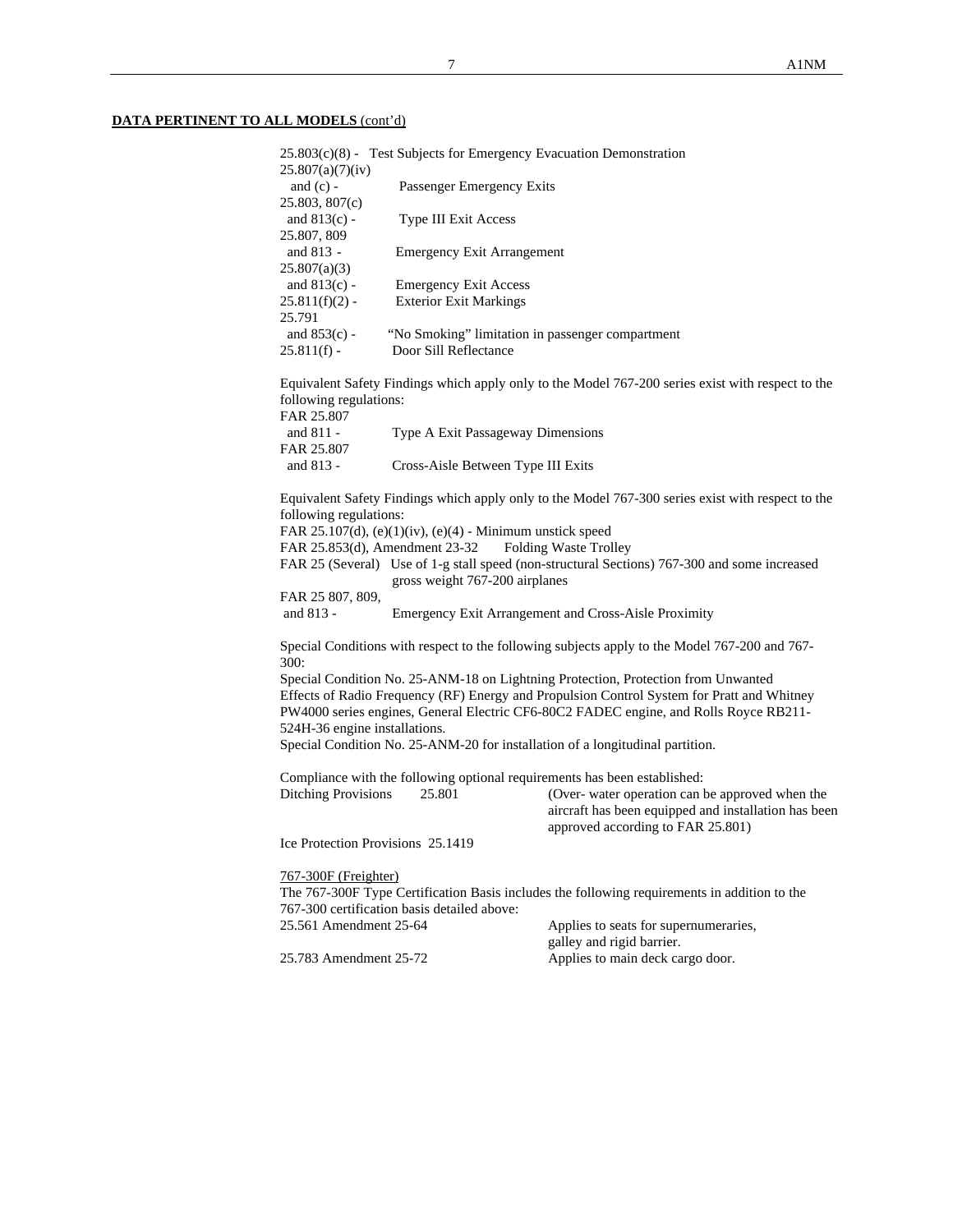### Exemption from FAR 25:

 Exemption No. 5993 - Exemption from 25.807(c)(1) and 25.857(e) - Allows for the carriage of up to seven persons including the flight crew members, when the airplane is equipped with a floor level exit with escape slide, and a right hand flight crew window emergency exit that is operable from the outside.

 Exemption No. 5993A - Exemption from 25.809(f)(1) - Allows for the carriage of persons other than flight crew members. In lieu of an escape slide, the emergency evacuation assist means at the entry door shall be an inertial reel descent device and harness provided for each occupant. See Note 12.

 Equivalent Safety Findings exist with respect to the following regulations: FAR 25.1447(c)(1) and 25.1447(c)(3) - Equipment Standards for Oxygen Dispensing Units

### 767-400ER

Title 14 Code of Federal Regulations (CFR) Part 25 as amended by Amendments 25-1 through 25-89 for the complete airplane with the exceptions listed below:

### Exceptions/Reversions:

| <b>SECTION NO.</b> | <b>TITLE</b>                                           | <b>AT AMENDMENT</b>    |
|--------------------|--------------------------------------------------------|------------------------|
| 25.101             | Performance - General                                  | 25-92                  |
| 25.105             | Takeoff                                                | 25-92                  |
| 25.107             | <b>Takeoff Speeds</b>                                  | 25-92                  |
| 25.109             | Accelerate-Stop Distance                               | 25-92                  |
| 25.113             | Takeoff Distance and Takeoff run                       | 25-92                  |
| 25.115             | <b>Takeoff Flight Path</b>                             | 25-92                  |
| 25.341             | <b>Gust Loads</b>                                      | $25 - 86$ <sup>1</sup> |
| 25.365(d)          | Pressurized Compartment Loads                          | 25-71                  |
| 25.365(e)(2)       | Pressurized Compartment Loads                          | $25 - 54^{6}$          |
| 25.499(e)          | Nose Wheel Yaw                                         | 25-91                  |
| 25.519(b)(2)       | Jacking and Tie-down Provisions                        | not part of the TC     |
|                    |                                                        | basis                  |
| 25.562             | <b>Emergency Landing Dynamic Conditions</b>            | $25 - 64^3$            |
| 25.571             | Damage - Tolerance and Fatigue Evaluation of Structure | 25-45                  |
| 25.703             | <b>Takeoff Warning System</b>                          | $25 - 42^{4}$          |
| 25.735             | <b>Brakes</b>                                          | 25-92                  |
| $25.783(e)$ , (g)  | Doors                                                  | $25 - 23^{5}$          |
| 25.783(f)          | Doors                                                  | not part of the TC     |
|                    |                                                        | basis                  |
| 25.831(a)          | Ventilation                                            | 25-41                  |
| 25.831(b)(2)       | Ventilation                                            | $25 - 41$              |
| 25.831(g)          | Ventilation                                            | not part of the TC     |
|                    |                                                        | basis                  |
| 25.841             | Pressurization                                         | 25-38                  |
| 25.853(d)(3)       | <b>Compartment Interiors</b>                           | $25 - 72$              |
| 25.855             | Cargo or Baggage Compartments                          | $25 - 72^2$ , 25-32    |
| 25.858(a)          | Cargo Compartment Fire Detection Systems               | not part of the TC     |
|                    |                                                        | basis                  |
| 25.903(d)          | Engines                                                | $25 - 40$              |
| 25.903(e)          | Engines                                                | $25 - 734$             |
| 25.1316            | <b>System Lightning Protection</b>                     | $25 - 80^{7}$          |
| 25.1419(c)         | <b>Ice Protection</b>                                  | $25 - 23$              |
| 25.1447(c)(3)(ii)  | Equipment Standards for Oxygen Dispensing Units        | 25-41                  |
| 25.1517(2)         | Rough Air Speed for Turbulence Penetration Speed       | not part of the TC     |
|                    |                                                        | basis                  |
| 25.1533            | <b>Additional Operating Limitations</b>                | 25-92                  |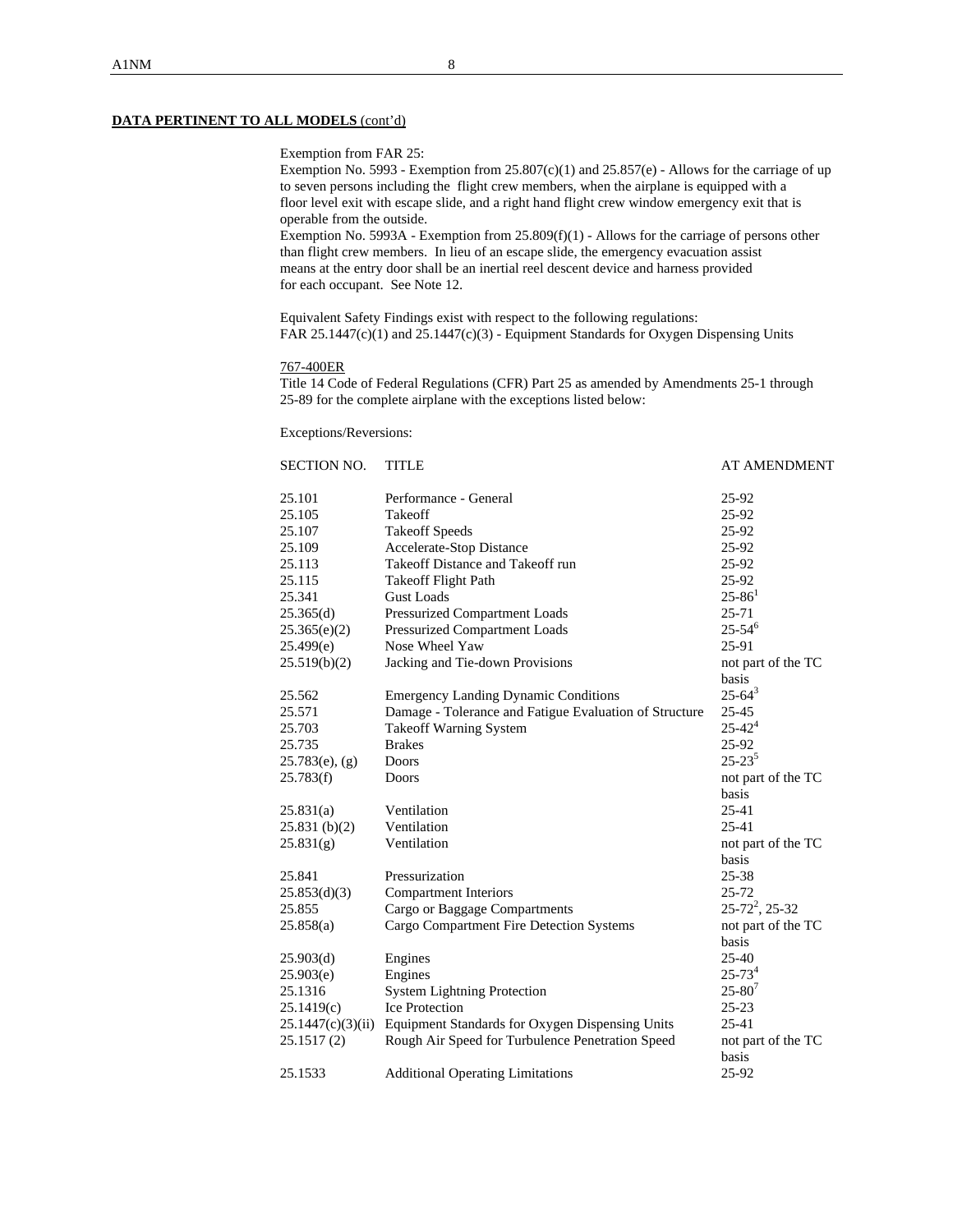<sup>1.</sup> For damage tolerance analysis, to be compatible with the requested reversion to Amendment 25-45 for §25.571, Boeing proposes to comply with Amendment 25-0. For static strength (failsafe) analysis resulting from single element failures of the strut towing attachment interfaces, Boeing proposes to comply with Amendment 25-86 of §25.341.

 $2\sigma$ . Applicable to systems, equipment installations, and structures that are new and significantly modified, or significantly affected by other changes. Where two amendment levels are shown for the same paragraph, the amendment level without the superscript (2) applies to structures, systems and portions of the airplane, which are not new or significantly modified.

<sup>3.</sup> Pilot/Co-Pilot Seats: Pilot/co-pilot seats will comply with Amendment 25-64 except paragraph  $(c)(5)$ ,  $(c)(6)$ .

Passenger Seats: Passenger seats will comply with Amendment 25-64 except for Front Row Head Impact Criteria (HIC) per paragraph (c)(5). Stretchers for transporting non-ambulatory occupants are not required to comply with §25.562.

Flight Deck Observer Seats: Flight Deck Observer seats will comply with Amendment 25-64 except paragraph (c)(6).

Flight Attendant seats: Flight Attendant seats will comply with Amendment 25-64.

<sup>4.</sup> Boeing intends to comply with the amendment level indicated for this rule, however, Boeing requests an exception to the latest policy and prefers to revert to the earlier policy.

<sup>5.</sup> The equivalent regulation to §25.783(g) at Amendment 25-88 is §25.783(f) at Amendment 25-23. The equivalent regulation to §25.783(g) at Amendment 25-23 is §25.783(h) and (i) at Amendment 25-88. Unchanged doors will comply with §25.783(e) and (f) at Amendment 25-23. Any new doors will comply with §25.783(e)-(g) at Amendment 25-88.

 $6.$  Reversion is requested for sub-paragraph (2) only. That is, Boeing will comply with paragraph (e) at Amendment 25-87, combined with (2) at Amendment 25-54.

 $7.$  For §25.1316, Applicable to new and significantly modified structure and systems and portions of the airplane affected by these changes.

Part 34 as amended at the time of certification.

Part 36, as amended at the time of certification.

Part 121 is sometimes amended to require compliance with newly adopted standards of Part 25 on retroactive basis. If not already included in the above type-certification basis, Boeing will be requested to voluntarily accept the corresponding Part 25 standards as part of the type-certification basis for these derivative airplanes in order to facilitate operators' compliance with any such newly adopted Part 121 requirements.

Special Conditions: High Intensity Radiated Fields (HIRF), S.C. No. 25-152-SC Sudden Engine Stoppage, S.C. No. 25-149-SC

|                            | Equivalent Safety Findings (ESF's) exist with respect to the following sections of Part 25: |
|----------------------------|---------------------------------------------------------------------------------------------|
| 25.613                     | Material strength properties and design values.                                             |
| $25.810$ (a) (1) (ii), and | Escape slide inflation times.                                                               |
| 809(b)(2)                  |                                                                                             |
| 25.811(f)                  | Door sill reflectance.                                                                      |
| $25.933$ (a)(1) (ii)       | Continued safe flight and landing with thrust reverser                                      |
|                            | deployed                                                                                    |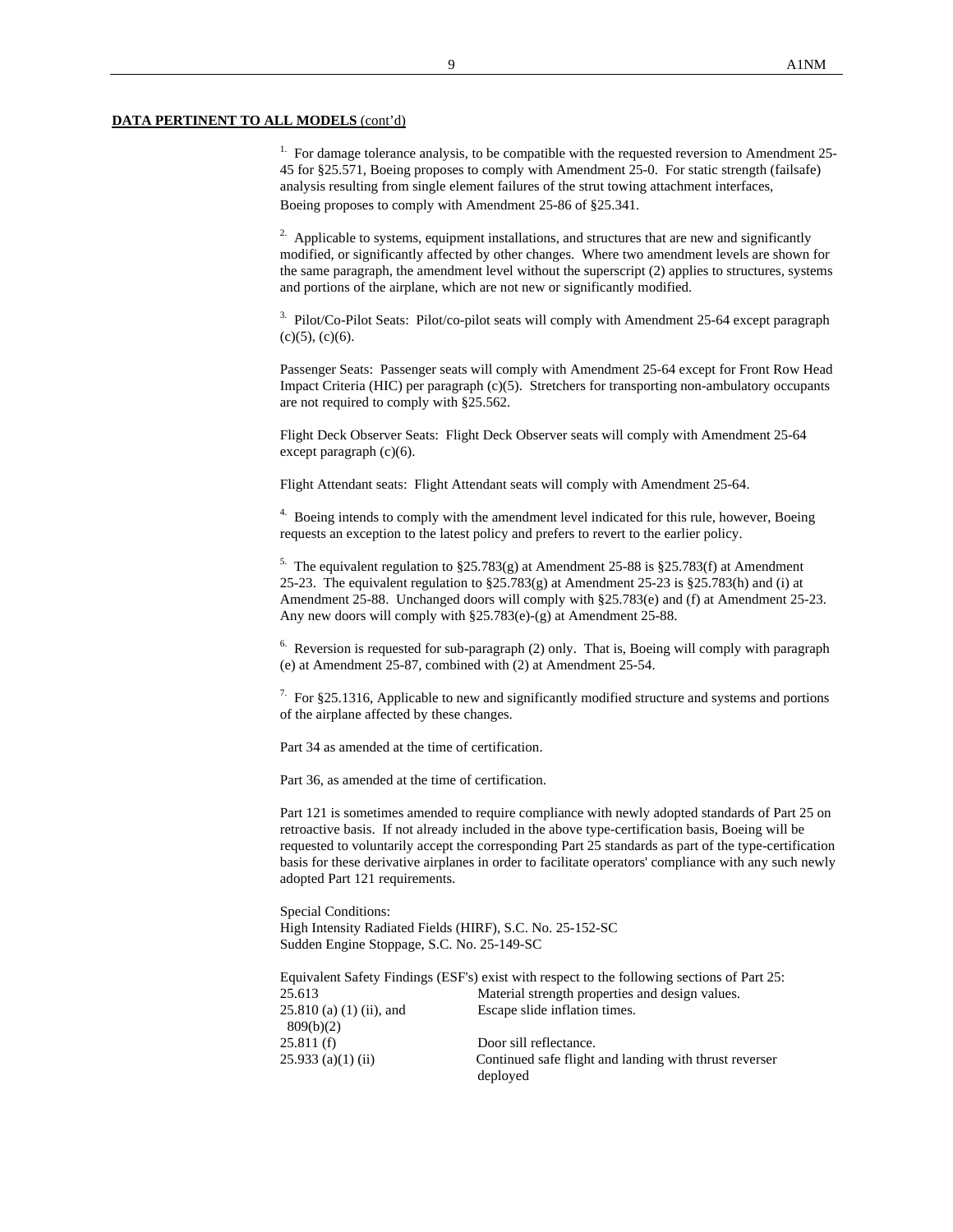|                          | $25.1103$ (e)<br>$25.1305$ (a)(3) – (a)(6),                  | APU induction system                                                                                                                                                               |  |  |  |  |
|--------------------------|--------------------------------------------------------------|------------------------------------------------------------------------------------------------------------------------------------------------------------------------------------|--|--|--|--|
|                          | (c)(1), (c)(3),                                              |                                                                                                                                                                                    |  |  |  |  |
|                          | $(c)(4)$ , $(c)(6)$ ,                                        | Powerplant instruments.                                                                                                                                                            |  |  |  |  |
|                          | 25.1522                                                      | APU installation - operating limitations                                                                                                                                           |  |  |  |  |
|                          | 25.1549                                                      | APU installation - operating limits per TSO c77a                                                                                                                                   |  |  |  |  |
|                          | 25.1303(c)(1)                                                | Speed warning device                                                                                                                                                               |  |  |  |  |
|                          | 25.1389(b)(3)                                                | Position lights distribution and intensities - Intensities in any<br>vertical plane                                                                                                |  |  |  |  |
|                          | 25.831(a)                                                    | Ventilation – operating with air conditioning packs off during<br>takeoff.                                                                                                         |  |  |  |  |
|                          | 1.2                                                          | ESF's for the following untitled sections were granted as a result of use of 1-g Stall Speed Instead<br>of Minimum Speed in the Stall as a Basis for Determining Compliance:       |  |  |  |  |
|                          | 25.21(b)                                                     |                                                                                                                                                                                    |  |  |  |  |
|                          | $25.103$ (a)                                                 |                                                                                                                                                                                    |  |  |  |  |
|                          | $25.103$ (a)(1), (a)(3) – (a)(6)                             |                                                                                                                                                                                    |  |  |  |  |
|                          | $25.103$ (b), (c)                                            |                                                                                                                                                                                    |  |  |  |  |
|                          | $25.107$ (b)(1), (b)(2), (c)(3),<br>(g)                      |                                                                                                                                                                                    |  |  |  |  |
|                          | 25.111(a)                                                    |                                                                                                                                                                                    |  |  |  |  |
|                          | 25.119(b)                                                    |                                                                                                                                                                                    |  |  |  |  |
|                          | $25.121$ (c), (d), (d)(3)                                    |                                                                                                                                                                                    |  |  |  |  |
|                          | $25.125$ (a)(2)                                              |                                                                                                                                                                                    |  |  |  |  |
|                          | $25.143$ (g)                                                 |                                                                                                                                                                                    |  |  |  |  |
|                          | $25.145$ (a), (a)(1), (b)(1) –                               |                                                                                                                                                                                    |  |  |  |  |
|                          | $(b)(4)$ , $(b)(6)$ , $(c)$                                  |                                                                                                                                                                                    |  |  |  |  |
|                          | 25.147 (a), (a)(2), (c) & (d)<br>25.149(c)                   |                                                                                                                                                                                    |  |  |  |  |
|                          | 25.161 (b), $c(1)$ , $c(2)$ , $c(3)$<br>(d) and $(e)(3)$     |                                                                                                                                                                                    |  |  |  |  |
|                          | $25.175(a)(2)$ , (b)(1), (b)(2)<br>$(b)(2)(ii)$ , $(b)(3)$ , |                                                                                                                                                                                    |  |  |  |  |
|                          | (c), (c)(4), (d), (d)(5)                                     |                                                                                                                                                                                    |  |  |  |  |
|                          | 25.177 (c)                                                   |                                                                                                                                                                                    |  |  |  |  |
|                          | $25.181$ (a), (b)                                            |                                                                                                                                                                                    |  |  |  |  |
|                          | $25.201$ (a)(2), (b)(4)                                      |                                                                                                                                                                                    |  |  |  |  |
|                          | $25.207$ (b), (c), (d), (e), (f)                             |                                                                                                                                                                                    |  |  |  |  |
|                          | $25.231$ (a)(2)                                              |                                                                                                                                                                                    |  |  |  |  |
|                          | 25.233(a)                                                    |                                                                                                                                                                                    |  |  |  |  |
|                          | $25.237$ (a), (b)(1), (b)(2)                                 |                                                                                                                                                                                    |  |  |  |  |
|                          | 25.735(f)(2), (g)                                            |                                                                                                                                                                                    |  |  |  |  |
|                          | 25.773(b)(1)(i)                                              |                                                                                                                                                                                    |  |  |  |  |
|                          | $25.1001$ (c)(1), (c)(3)<br>$25.1323$ (c)(1), (c)(2)         |                                                                                                                                                                                    |  |  |  |  |
|                          | $25.1325$ (e)                                                |                                                                                                                                                                                    |  |  |  |  |
|                          | $25.1587$ (b)(2)                                             |                                                                                                                                                                                    |  |  |  |  |
|                          | Exemptions:                                                  |                                                                                                                                                                                    |  |  |  |  |
|                          |                                                              | Floor Warpage for Flight Deck Seats Exemption from §25.562(b)(2). Exemption No. 6935.<br>Partial Exemption from §25.1435(b)(1), Hydraulic Proof Pressure Test, Exemption No. 6886. |  |  |  |  |
| <b>Production Basis:</b> | Production Certificate 700. See Note 13.                     |                                                                                                                                                                                    |  |  |  |  |
| Required Equipment:      | be installed in the aircraft.                                | The basic required equipment as prescribed in the applicable Federal Aviation Regulations must                                                                                     |  |  |  |  |
| Service Information:     |                                                              | Boeing Document D634T201 "Structural Repair Manual" is FAA-approved. Service Bulletins<br>and other service information when FAA-approved shall carry a statement to that effect.  |  |  |  |  |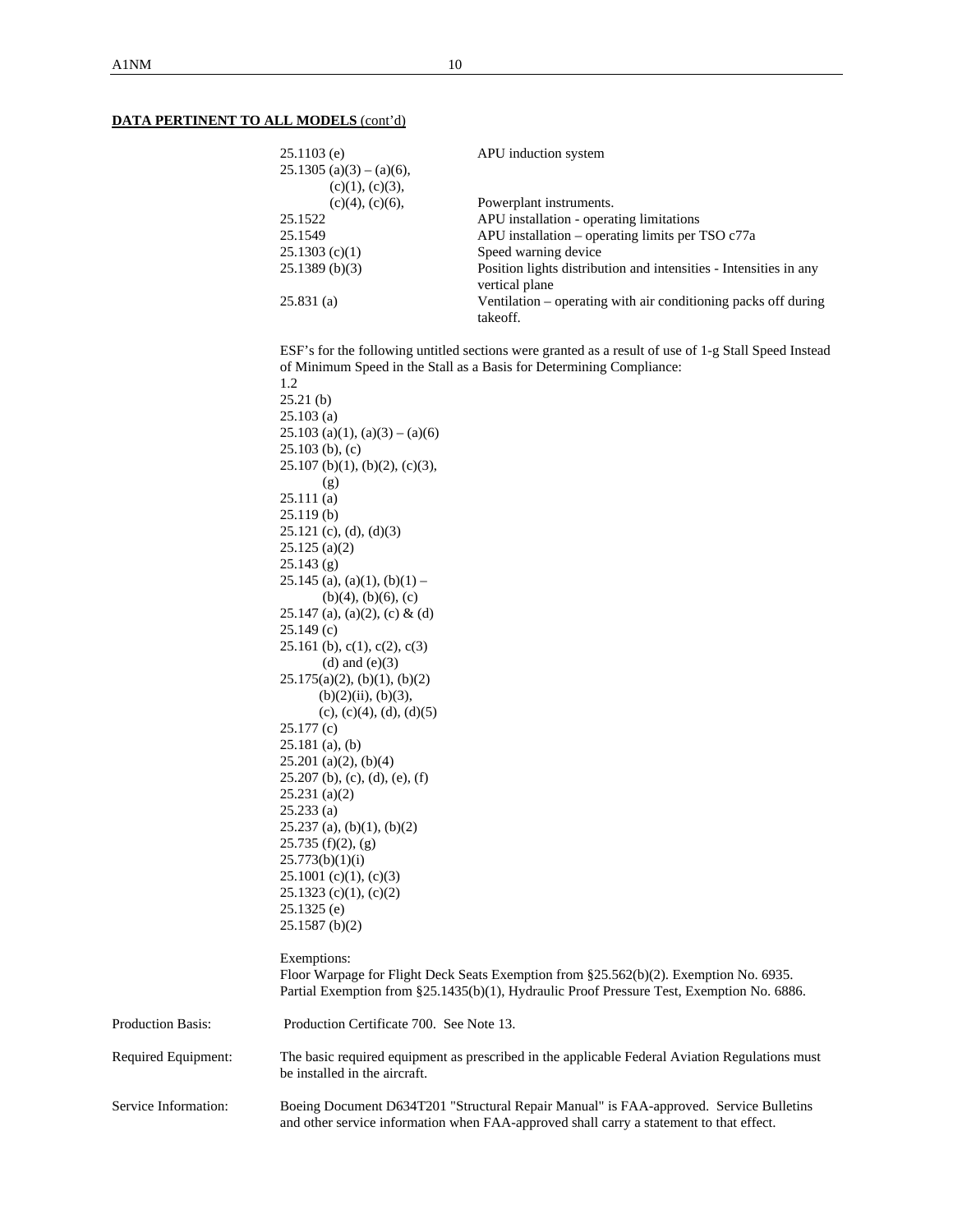- Note 1. A current Weight & Balance Report must be in each aircraft at the time of original airworthiness certification and at all times thereafter except in the case of an operator having an FAA approved loading system for weight and balance control.
- Note 2. Airplane operation must be in accordance with the FAA-Approved Airplane Flight Manual. All placards required by either FAA-Approved Airplane Flight Manual, the applicable operating rules, or the Certification Basis must be installed in the airplane.
- Note 3. The FAA-approved Airworthiness Limitations Section (Section 9) of the Boeing Document D622T001-9 lists the required inspection thresholds for certain structural items, the retirement times for safe-life parts, and the Certification Maintenance Requirements. All Boeing Model 767 airplanes must fully comply with this section. However, regarding the damage tolerance structural inspections contained in Chapter (B) of this section, all Boeing 767's, production line number 669 and on, must comply with a particular revision of this section, namely Revision June 1997, or later FAA-approved revision. FAA intends to issue an Airworthiness Directive (AD) mandating compliance with the June 1997 Revision (or later FAA-approved revisions), applicable to all 767 aircraft with production line numbers lower than 669. In addition, all Boeing Model 767-300F (freighter) airplanes must also comply with the October 1995 Revision to Section 9 (or later FAA-approved revision), regardless of production line number
- Note 4. Systems and powerplant Certification Maintenance Requirements (CMR): The CMR's are listed in either the FAA approved Section 9 of Boeing Maintenance Planning Data Document D622T001 or the applicable engine Type Certificate Data Sheet. The more restrictive requirement from these two documents shall be in force.
- Note 5. Crew procedures identified as required by engineering failure analyses in Boeing Document D230T405 must not be changed unless approved by FAA Seattle Aircraft Certification Office.
- Note 6. The following requirements apply to the design features at the required Type III overwing emergency exits: 1. With one pair of Type III exits there must be an unobstructed cross-aisle at least 20 inches wide between main aisles in close proximity to the overwing exit pair. With two pair of Type III exits, the cross-aisle must be in close proximity to both exit pairs.
	- 2. Emergency lighting for the cross aisle must be provided in accordance with FAR 25.812.
	- 3. The seat pitch at the seat row that provides access to each overwing exit from the main-aisle must be not less than 36 inches.
	- 4. A maximum of 2 inches of seat cushion may encroach into the actual projected opening of the exit, provided that the cushion can be readily compressed to clear the opening.
- Note 7. The type design reliability and performance of this airplane has been evaluated in accordance with FAA Advisory Circular 120-42A and found suitable for extended range operations when configured in accordance with Boeing Document D6T11604 "CONFIGURATION, MAINTENANCE AND PROCEDURES FOR EXTENDED RANGE (ER) OPERATION". This finding does not constitute approval to conduct extended range operations.
- Note 8. There are service bulletins which call for modifications which do not comply with the Type Certification Basis. These service bulletins are listed in Boeing Document D624T001 "Service Bulletin 767". The records of airplanes imported into the USA should be reviewed to be sure that further modifications are accomplished to ensure compliance, if the non FAA-approved service bulletins modifications have been installed.
- Note 9. The Engine Indication and Crew Alerting System (EICAS) provides displays of engine parameters, crew messages of non-normal conditions, system status maintenance data. EICAS messages are divided into the following categories:

| WARNING - | Red message, immediate crew action required. |
|-----------|----------------------------------------------|
|           |                                              |

- CAUTION Amber message, immediate crew awareness and possible future crew action required.
- ADVISORY Indented amber message, crew awareness and possible future crew action required.